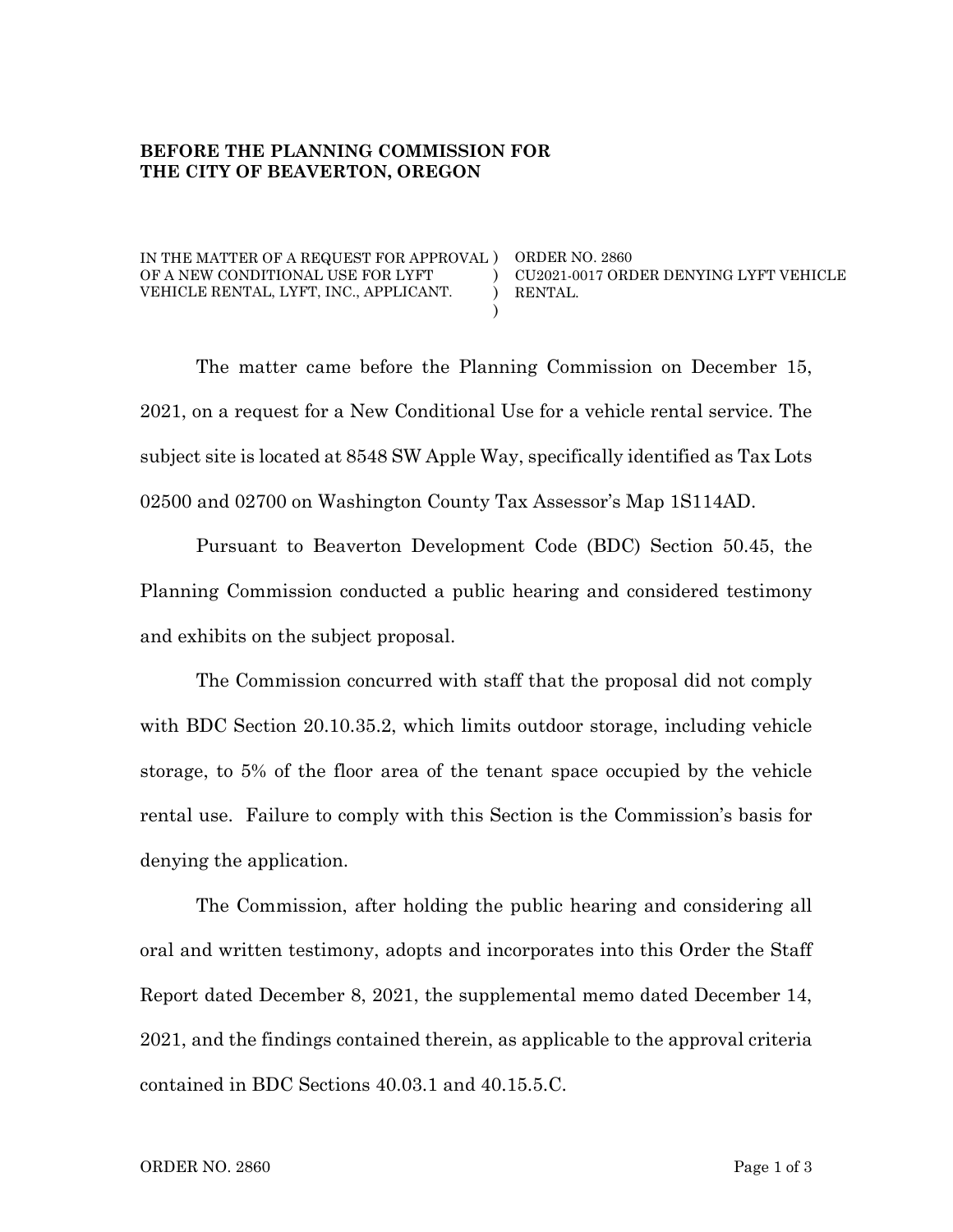Therefore, **IT IS ORDERED** that **CU2021-0017** is **DENIED**, based on the testimony, reports and exhibits, and evidence presented during the public hearing on the matter and based on the facts, findings, and conclusions found in the Staff Report dated December 8, 2021, supplemental memo dated December 14, 2021, and this Land Use Order.

Motion **CARRIED**, by the following vote:

**AYES:** Overhage, Teater, Lawler, McCann, Nye, Saldanha, Winter. **NAYS:** None. **ABSTAIN:** None. **ABSENT:** None.

Dated this  $21$  day of December 2021.

To appeal the decision of the Planning Commission, as articulated in Land Use Order No. 2860, an appeal must be filed on an Appeal form provided by the Director at the City of Beaverton Community Development Department's office by no later than 4:30 p.m. on \_\_\_\_\_\_\_\_\_\_\_\_\_\_\_\_\_\_\_\_\_\_\_\_\_\_\_\_\_\_\_, 2021. 21 day of December<br>
December<br>
December<br>
December<br>
3, 2022<br>
December<br>
December<br>
December<br>
December<br>
2022<br>
2022

> PLANNING COMMISSION FOR BEAVERTON, OREGON

De Reason: 1 am approving this occurrient<br>Date: 2021.12.21 09:07:27-08'00' Steve Regner@beavertonoregon.gov,<br>
Reason: I am approving this document<br>
Date: 2021.12.21 09:07:27-08'00' Digitally signed by Steve Regner DN: C=US,

Senior Planner Chair

ATTEST: APPROVED:

STEVE REGNER TERRY LAWLER